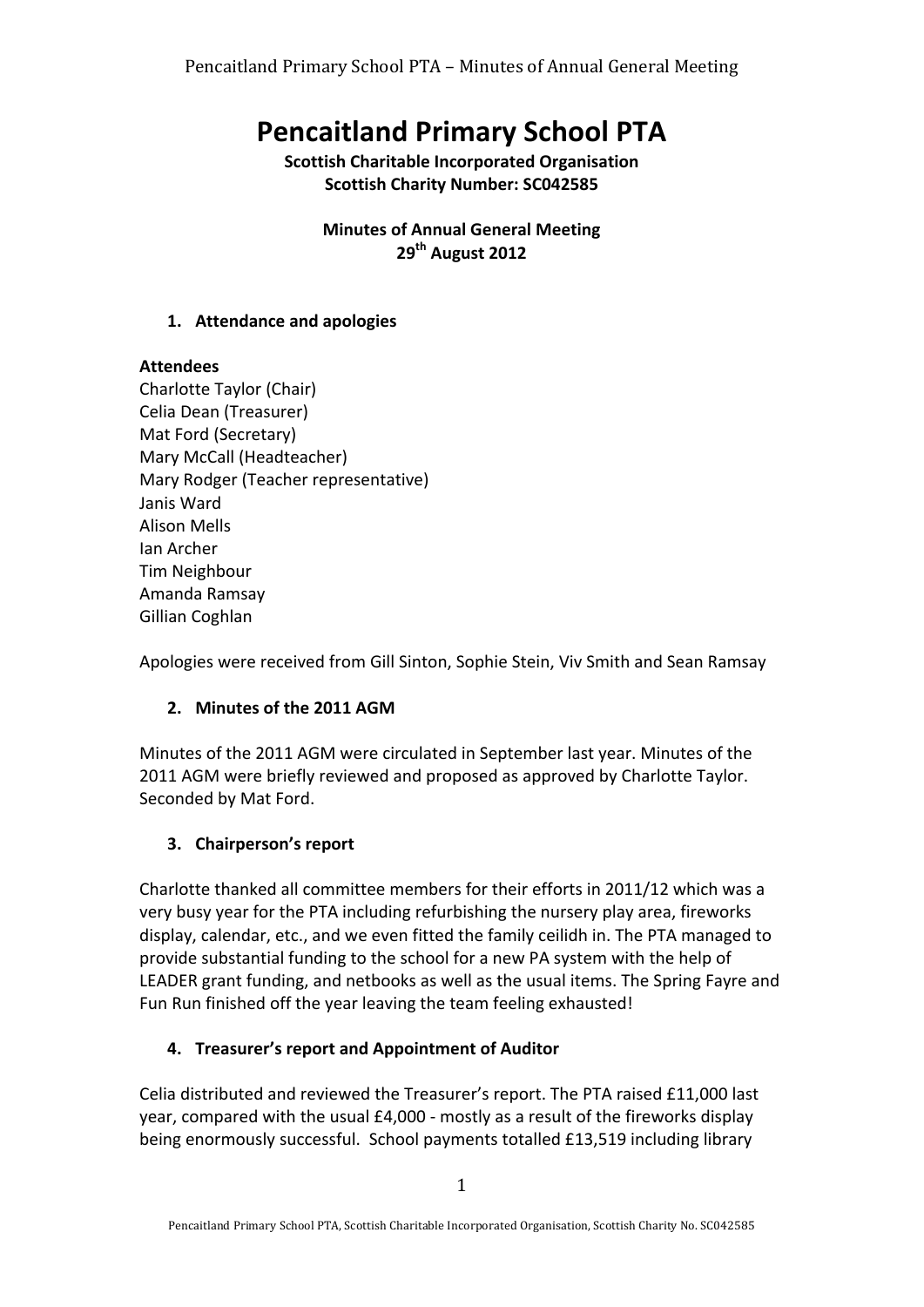refurbishment, PA system, etc. We were overspent on the year by £1,000, which was fine given the underspend in previous years.

Mat observed that after reviewing the figures for costs, receipts and income for the various fundraising activities over the years, it was noticeable that the costs are often what make the difference to income levels from one year to the next. It is therefore important that we all keep an eye on costs when organising activities as these are often what makes the difference between a good year and a bad year for a particular event or activity.

Celia proposed Gill Coghlan as auditor for the 2011/12 accounts. Seconded by Charlotte.

#### **5. Secretary's report and Trustee update**

Mat reminded the committee that the PTA is now registered with CRBS and we have had our first successful disclosure application processed and while the process is rather bureaucratic and takes time, it is straightforward.

Thank-you letters have been sent to all Spring Fayre raffle prize donors.

The Trustee update will be captured in the Annual Return to OSCR. Trustee forms will need to be completed by any new committee members. Mat will update the registers of members and charity trustees.

#### **6. Appointment of Committee Members**

According to the PTA constitution we need a Treasurer, a Secretary, a Chairperson, at least 1 member of the teaching staff and at least two other parent members to form a new PTA committee.

Mary McCall reported that Ms. Fiona McCartney will attend PTA meetings from the teaching staff. An additional staff representative is still being considered. Charlotte thanked Mary Rodger for all her help over the previous year.

Charlotte mentioned that Lisa Davies is keen to take on the French Club administration role when appropriate. Pam Cunningham may join as the P7 representative.

| Volunteer(s) from the teaching staff | Fiona McCartney volunteered (in |
|--------------------------------------|---------------------------------|
|                                      | absentia)                       |
| Other volunteers from teaching staff | TBD                             |
| Volunteer for Chairperson            | Charlotte Taylor (PC Liaison),  |
|                                      | Seconded by Mat Ford            |
| <b>Volunteer for Treasurer</b>       | Celia Dean,                     |
|                                      | Seconded by Charlotte Taylor    |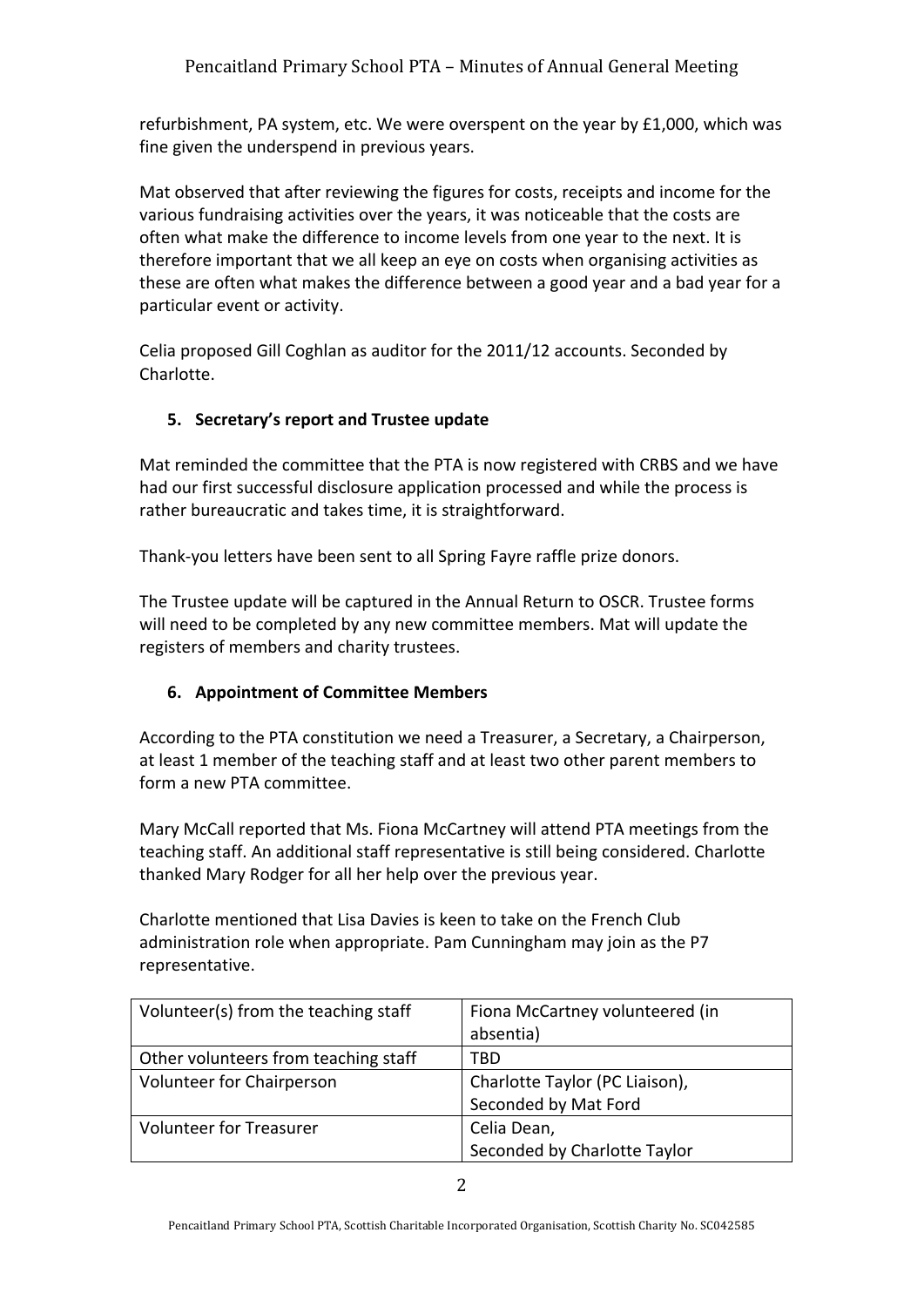| Volunteer for Secretary               | Mat Ford,                     |
|---------------------------------------|-------------------------------|
|                                       | Seconded by Celia Dean        |
| Volunteer for parent committee member | Gillian Sinton (in absentia), |
|                                       | Seconded by Mat Ford          |
| Volunteer for parent committee member | Amanda Ramsay,                |
|                                       | Seconded by Mat Ford          |
| Volunteer for parent committee member | Sean Ramsay (in absentia),    |
|                                       | Seconded by Celia Dean        |
| Volunteer for parent committee member | Ian Archer,                   |
|                                       | Seconded by Celia Dean        |
| Volunteer for parent committee member | Tim Neighbour,                |
|                                       | Seconded by Charlotte Taylor  |
| Volunteer for parent committee member | Viv Smith,                    |
|                                       | Seconded by Charlotte Taylor  |
| Volunteer for parent committee member | Janis Ward,                   |
|                                       | Seconded by Celia Dean        |
| Volunteer for parent committee member | Alison Mells,                 |
|                                       | Seconded by Celia Dean        |
| Volunteer for parent committee member | Gill Coghlan,                 |
|                                       | Seconded by Celia Dean        |
| Volunteer for parent committee member | Sophie Stein (in absentia),   |
|                                       | Seconded by Celia Dean        |

# **7. PTA Spending and aims for 2012/13**

Celia reviewed the funding available to the PTA and committed expenditure to date. Forecast income was also discussed although it is recognised that this is an inexact science given the variability of income from major events like the annual fireworks display.

Future spending already agreed includes additional netbooks, a refurbishment of the infant library area and outstanding expenses from the 2012 Spring Fayre.

Proposals for additional future spending include the French Club, the school garden, Christmas gifts, crackers, teachers class crafts, transport for class trips, P1 gym bags and P7 leavers gifts.

The school are looking for help with managing the school garden. Linda Elder took on this responsibility in the past year, although she was in a job share arrangement. Alison Mells offered to help in the garden in afternoons.

Figures for teachers craft and class trips/nursery visitor should be revised to 10x for each to reflect the number of classes in the school this year.

Total proposed future spending amounts to approximately £3,380.